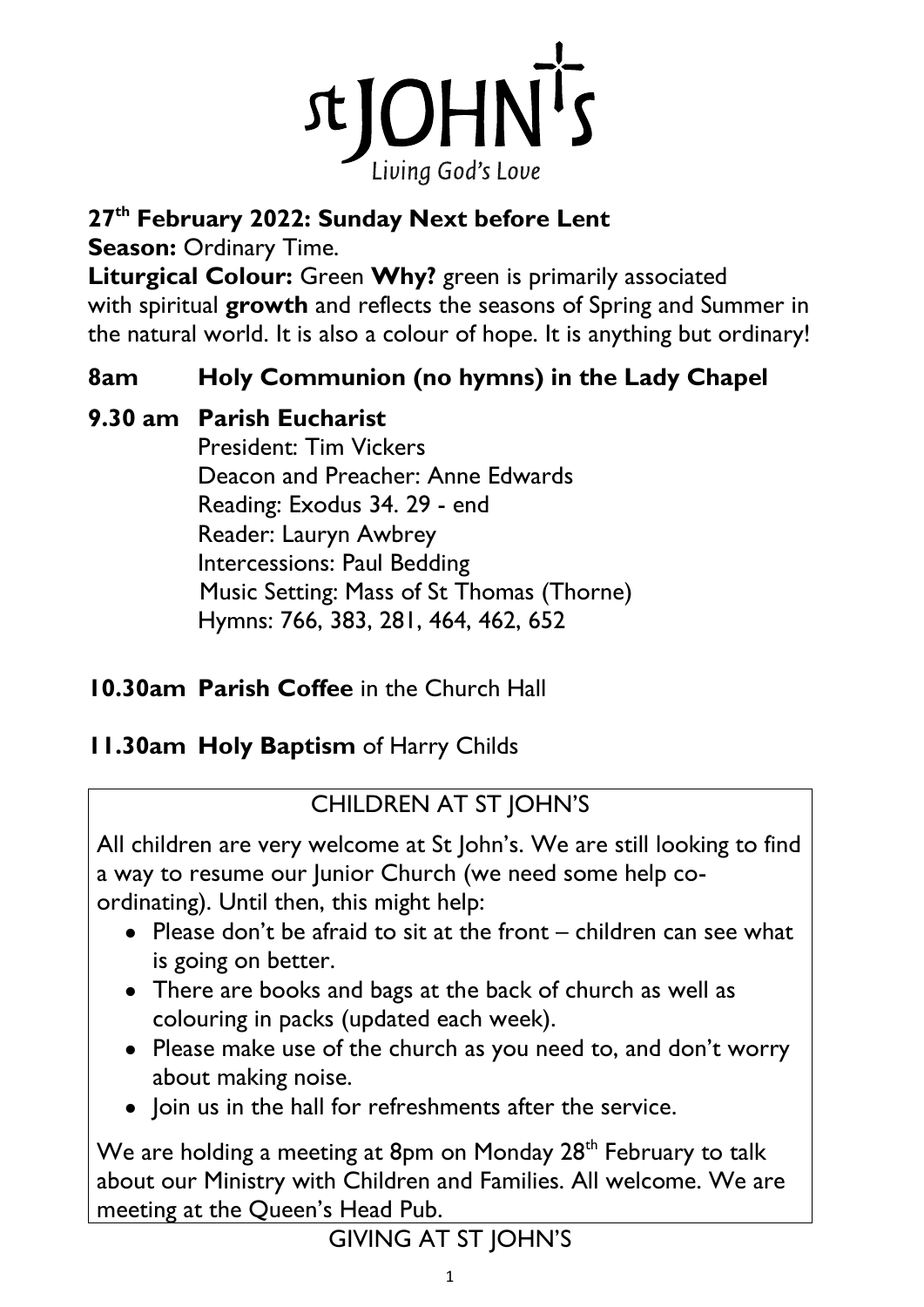At St John's we rely on the enormous generosity of our congregation to support our ministry, so that we might live God's love to our Parish. If you are in a position to support us, there are a number of ways you can give, either as a one-off or on a regular basis:

- Collection plate both cash and contactless either before or after the service
- Set up a direct debit
- Join our Parish Giving Scheme

Envelopes to donate for the collection where gift aid can be claimed are available. For more information contact Andrew Poppleton on [Andrew.poppleton@stjohnsharpenden.org.uk](mailto:Andrew.poppleton@stjohnsharpenden.org.uk)

# SUNDAY READINGS AND PRAYERS

## **The Collect**

Let us pray

Almighty Father, whose Son was revealed in majesty before he suffered death upon the cross: give us grace to perceive his glory, that we may be strengthened to suffer with him and be changed into his likeness, from glory to glory; who is alive and reigns with you, in the unity of the Holy Spirit, one God, now and for ever. **Amen**.

## **Old Testament Reading:** Exodus 34.29 - end

<sup>29</sup>Moses came down from Mount Sinai. As he came down from the mountain with the two tablets of the covenant in his hand, Moses did not know that the skin of his face shone because he had been talking with God. <sup>30</sup>When Aaron and all the Israelites saw Moses, the skin of his face was shining, and they were afraid to come near him. <sup>31</sup>But Moses called to them; and Aaron and all the leaders of the congregation returned to him, and Moses spoke with them. <sup>32</sup>Afterwards all the Israelites came near, and he gave them in commandment all that the Lord had spoken with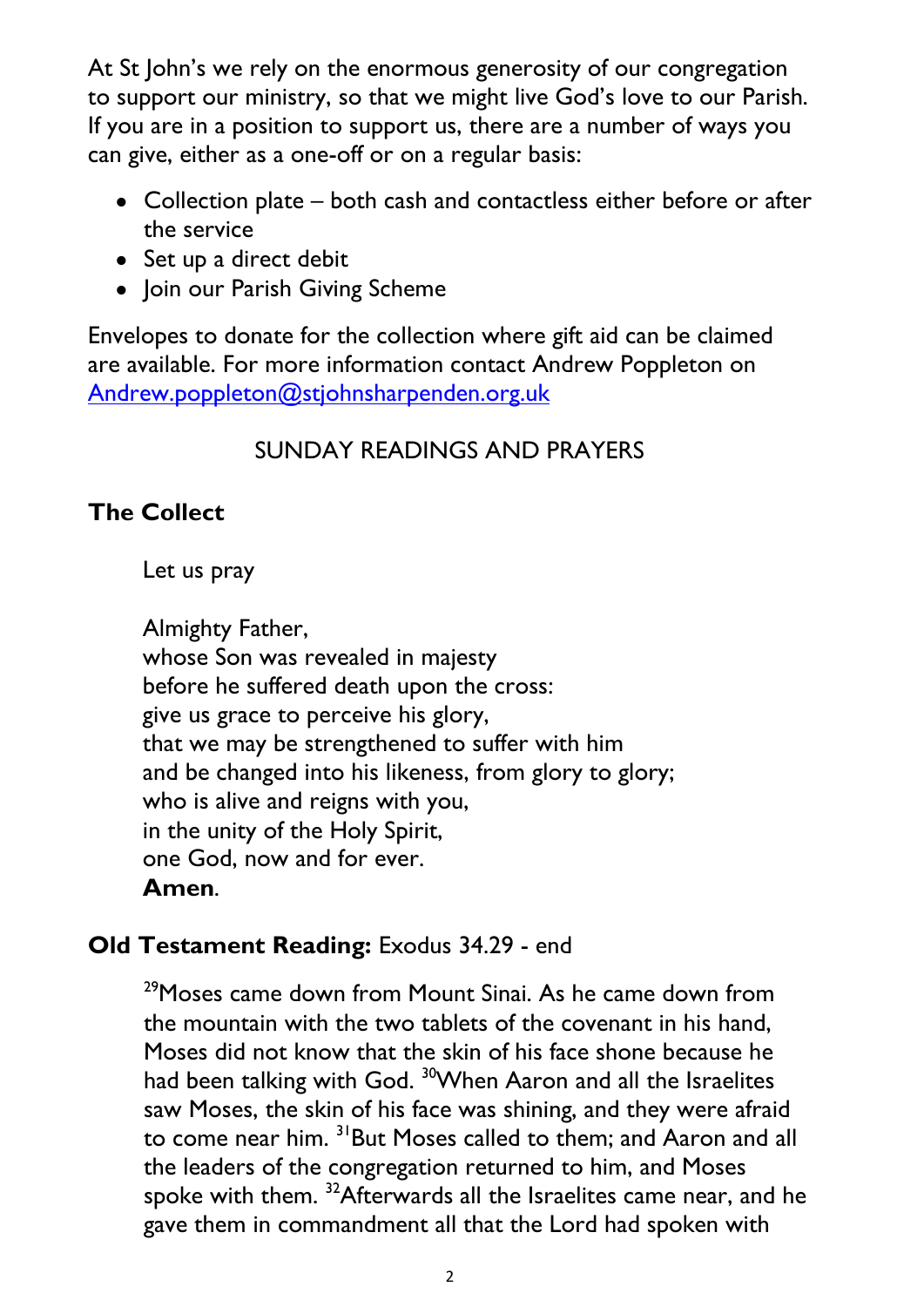him on Mount Sinai. <sup>33</sup> When Moses had finished speaking with them, he put a veil on his face;  $34$ but whenever Moses went in before the Lord to speak with him, he would take the veil off, until he came out; and when he came out, and told the Israelites what he had been commanded,  $35$  the Israelites would see the face of Moses, that the skin of his face was shining; and Moses would put the veil on his face again, until he went in to speak with him.

#### **Gospel Reading:** Luke 9.28-36

 $^{28}$  Now about eight days after these sayings Jesus $\degree$  took with him Peter and John and James, and went up on the mountain to pray. <sup>29</sup>And while he was praying, the appearance of his face changed, and his clothes became dazzling white. <sup>30</sup>Suddenly they saw two men, Moses and Elijah, talking to him. <sup>31</sup>They appeared in glory and were speaking of his departure, which he was about to accomplish at Jerusalem. <sup>32</sup>Now Peter and his companions were weighed down with sleep; but since they had stayed awake,<sup>[\\*](javascript:void(0);)</sup> they saw his glory and the two men who stood with him.  $33$  lust as they were leaving him, Peter said to Jesus, 'Master, it is good for us to be here; let us make three dwellings,<sup>[\\*](javascript:void(0);)</sup> one for you, one for Moses, and one for Elijah'—not knowing what he said. <sup>34</sup> While he was saying this, a cloud came and overshadowed them; and they were terrified as they entered the cloud.<sup>35</sup>Then from the cloud came a voice that said, 'This is my Son, my Chosen; $\mathring{\,}$  listen to him!' <sup>36</sup>When the voice had spoken, Jesus was found alone. And they kept silent and in those days told no one any of the things they had seen.

#### **Post-Communion Prayer**

Holy God,we see your glory in the face of Jesus Christ: may we who are partakers at his table reflect his life in word and deed, that all the world may know his power to change and save. This we ask through Jesus Christ our Lord. **Amen.**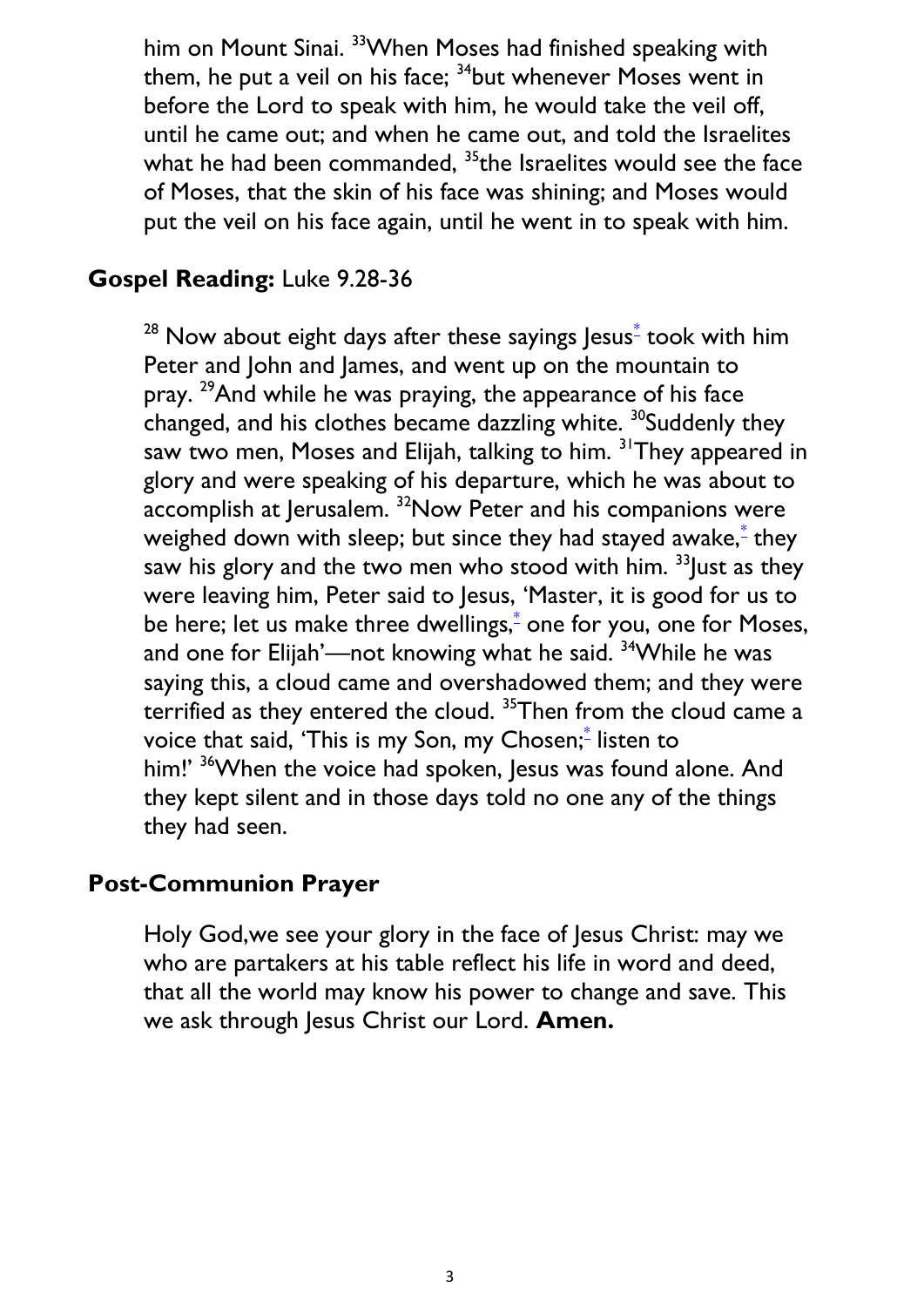## IMPORTANT PARISH CONTACTS

Revd Tim Vickers, Vicar of St John's (usual day off Friday) [vicar@stjohnsharpenden.org.uk](mailto:vicar@stjohnsharpenden.org.uk) 01582 469343

Churchwardens, Jane Donati and James Hillman [wardens@stjohnsharpenden.org.uk](mailto:wardens@stjohnsharpenden.org.uk)

Parish Office, Julie Birkett [parish.office@stjohnsharpenden.org.](mailto:parish.office@stjohnsharpenden.org)uk 01582 712776

Safeguarding, JaneDonati [safeguarding@stjohnsharpenden.org.uk](mailto:safeguarding@stjohnsharpenden.org.uk)

## IN OUR P R A YERS

In our Diocesan Cycle of Prayer www.stalbans.anglican.org/faith/daily-prayers

*Deanery of Bedford*

| Sunday:    | Parish of Bedford, St Martin                 |  |  |
|------------|----------------------------------------------|--|--|
| Monday:    | Parish of Bedford, St Michael and All Angels |  |  |
| Tuesday:   | Diocesan Secretary and Diocesan Office       |  |  |
| Wednesday: | Diocesan Board of Finance                    |  |  |
| Thursday:  | Parish of Bedford, St Paul                   |  |  |
| Friday:    | Parish of Bedford, St Peter de Merton with   |  |  |
|            | <b>St Cuthbert</b>                           |  |  |
| Saturday:  | Parish of Biddenham                          |  |  |

For those to be baptised: Dylan Jarman and Harry Childs.

In our Parish for the sick: Chris, Paul, Mike, Miriam, Daniel, Pat, Barbara, Chris, Sue and all whose names are entered on our St Luke's Cell Prayer List.

For the dearly departed: Simon Creedy, Ian Ross

In their year's mind: David Jennings ( $27<sup>th</sup>$ ); Genevieve Crawford ( $28<sup>th</sup>$ ); Simon Griffiths ( $29<sup>th</sup>$ ); Renee Grieveson, Brian Lakin (2<sup>nd</sup> March); Susan Combe, Malcolm Lacey  $(3<sup>rd</sup>)$ ; Paul Sampson  $(4<sup>th</sup>)$ ; Winifred Ellis, Leslie Farnham  $(5<sup>th</sup>)$ .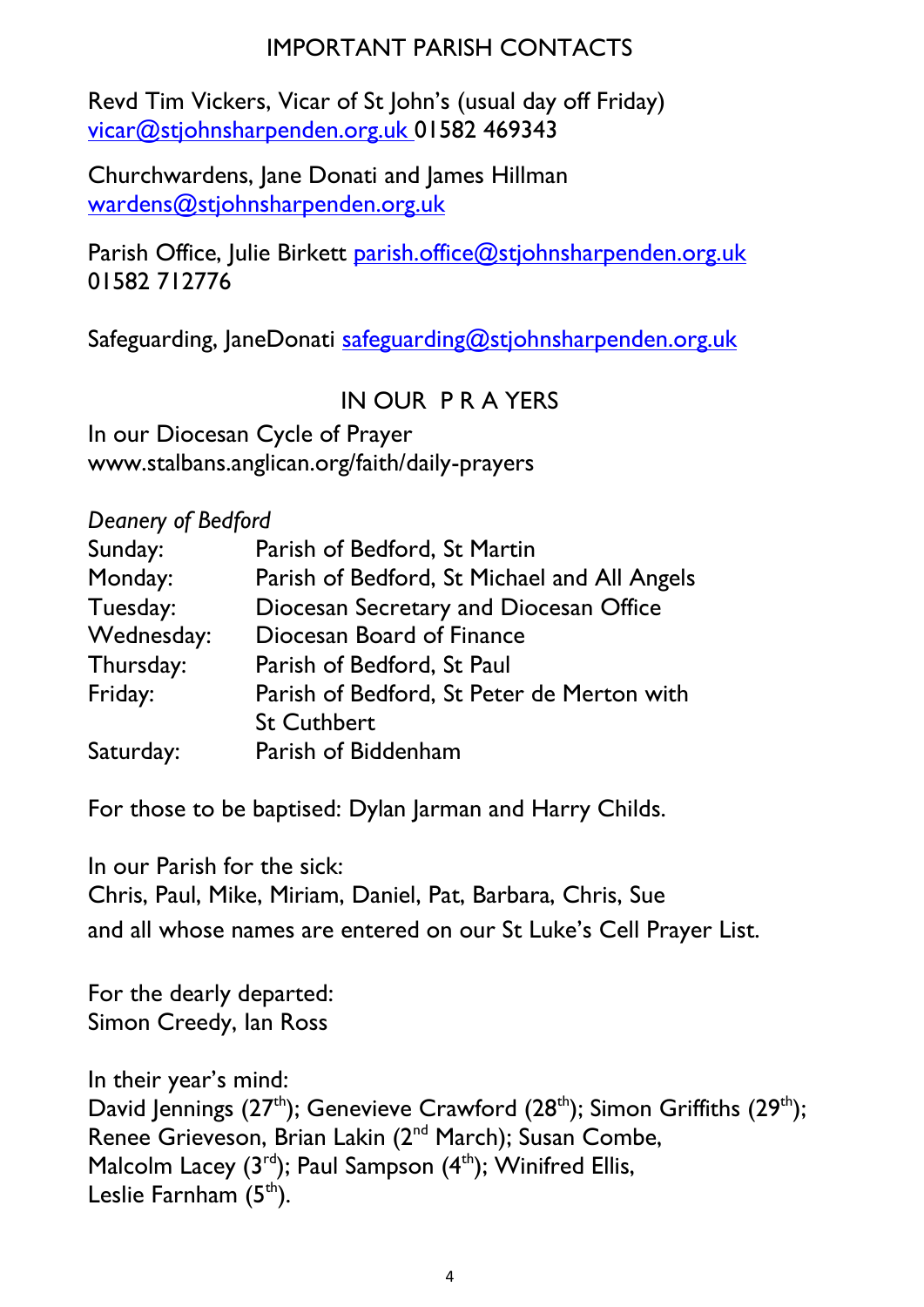| For the homes and families in |                                    |  |  |
|-------------------------------|------------------------------------|--|--|
| Sunday                        | <b>Wensley Close, West Common</b>  |  |  |
| Monday                        | West Common Way, Westminster Court |  |  |
| Tuesday                       | Acacia Walk, Aldwick Road          |  |  |
| Wednesday                     | <b>Alzey Gardens</b>               |  |  |
| Thursday                      | Aran Close, Ashcroft Close         |  |  |
| Friday                        | Barlings Road, Barnfield Road      |  |  |
| Saturday                      | <b>Barrons Row, Beech Close</b>    |  |  |

Please let Tim know if we can pray for you.

## $N$  O T I C E S<sup>\*</sup>

*\* deadline for news items midday on Wednesday via newsletter@stjohnsharpenden.org.uk*

**Traidcraft stall TODAY.** As part of Fairtrade Fortnight, there is a Tradicraft Stall in the Church Hall after the 9.30am service.

**Last Sunday for Palm Crosses Please!** Today is the last sunday to drop off an old pam cross so that we can burn them to make our Ash used for Ash Wednesday. I'll be making the Ash on Tuesday I<sup>st</sup> March so drop them into the Vicarage before then.

Ash Wednesday and the beginning of Lent. Today is the last Sunday before the beginning of Lent on  $2<sup>nd</sup>$  March. We will be holding two services on Ash Wednesday at 10.30am and 8pm, with the imposition of Ashes. The 10.30am service will also be livestreamed.

**World Day of Prayer, Friday 4th March 2022:** This year the service has been prepared by the Christian women of England, Wales and Northern Ireland on the theme "I know the plans I have for you" (Jeremiah, 29.11) There will, as usual, be two services:- 10.30am at the United Reform Church, Vaughan Road 7.45pm - Zoom Service (Please contact the Parish Office for Zoom details and collect service booklets from the Church porch). ALL WELCOME!

**Lent 2022: Spiritual Well being: Body, mind and soul.** Our Lent program begins this Saturday at 10am. For more details of how you can spend more time with God this Lent, and where to sign up, please visit our website <https://stjohnsharpenden.org.uk/lent-holy-week> or speak to the Vicar.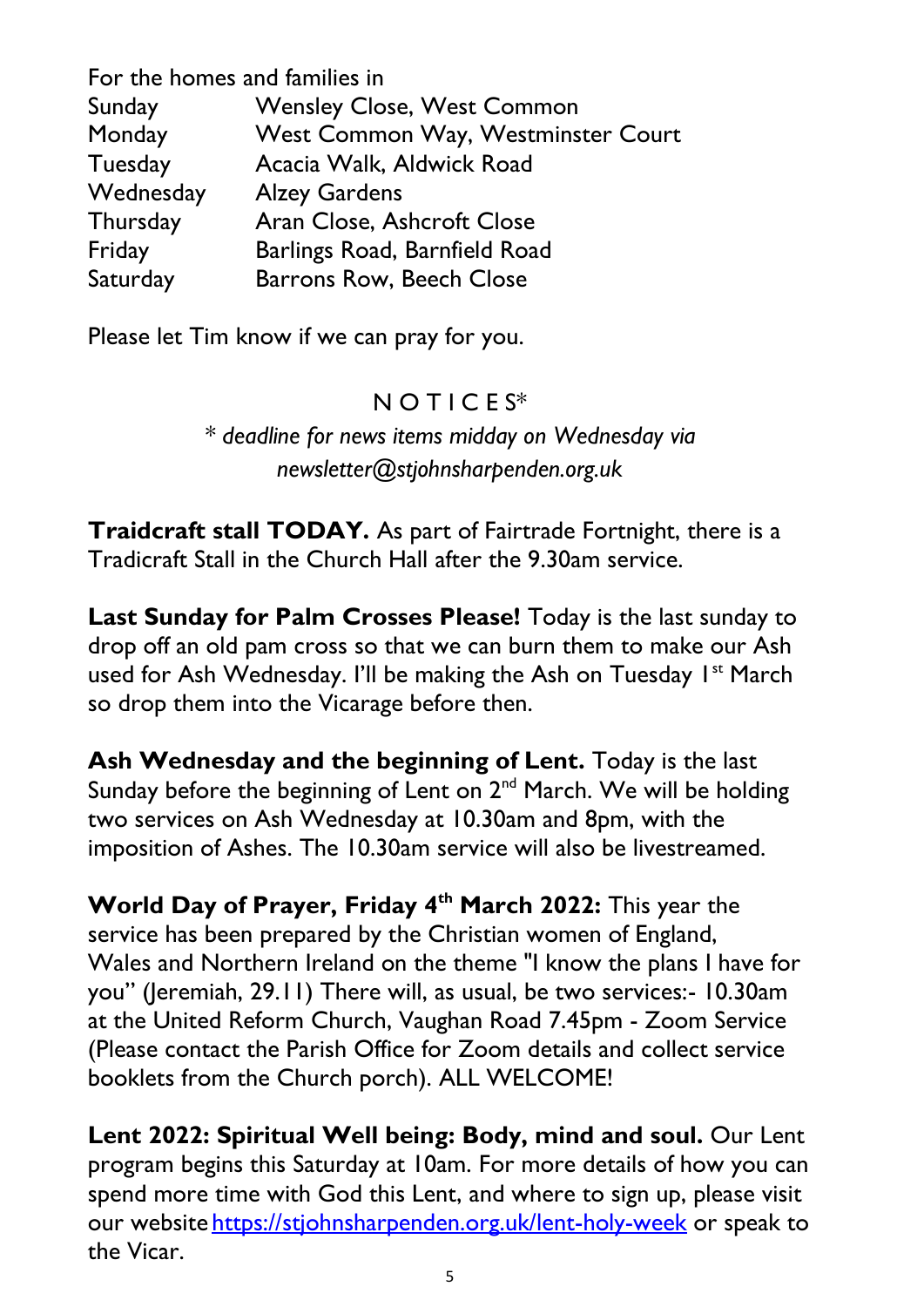**To ring or not to ring?** We are exploring what to do with the old bell from St John the Evangelist (the Paper Church which burnt down in 1905). One proposal is to hang it in the choir vestry and ring it before our Parish Eucharist each Sunday. To help gather feelings from the congregation you have the chance to vote – a black token for 'no',a white token for 'yes' and a purple token for 'not sure'. We will do this every Sunday in February and you can vote every time you come to church.

**Electoral Roll.** It is the start of our annual Electoral Roll refresh; the formal notice has been posted in the church porch window; a briefing has been prepared (and is on the Church Noticeboard); copies of the Invitation Letter (including copies of the forms) are in the Porch. All the material is also on the website at

[stjohnsharpenden.org.uk/electoralroll.](https://stjohnsharpenden.org.uk/electoralroll) The process runs until Wednesday 2 March; the new Roll is then available for review until the APCM. Our Electoral Roll Officer, Neil Middleton can help if you have any questions - electoral.roll@stiohnsharpenden.org.uk or leave him a message via the Parish Office.

### OTHER NEWS

St John's has recently become a **'Fairtrade Place of Worship'.** We have committed to using fairly traded tea, coffee and sugar at all our events, and to promoting Fairtrade, for example, by running a stall in Fairtrade Fortnight. So do come along on Sunday 27th Feb and buy something from the Traidcraft stall.

**Children's Society box holders:** From Saturday 12th February, we will commence the collection of Children's Society boxes. As many people have rarely used cash in the past year, we wanted to offer an alternative way to support The Children's Society. If you already have cash in your box or are able to donate by way of notes or a cheque, we will collect your box in the usual way. However, if you would prefer to donate by way of a bank transfer to the Children's Society's Harpenden Committee please contact Di Borthwick or Claire Robinson via the Parish Office and we will provide you with the bank details. Thank you for your support.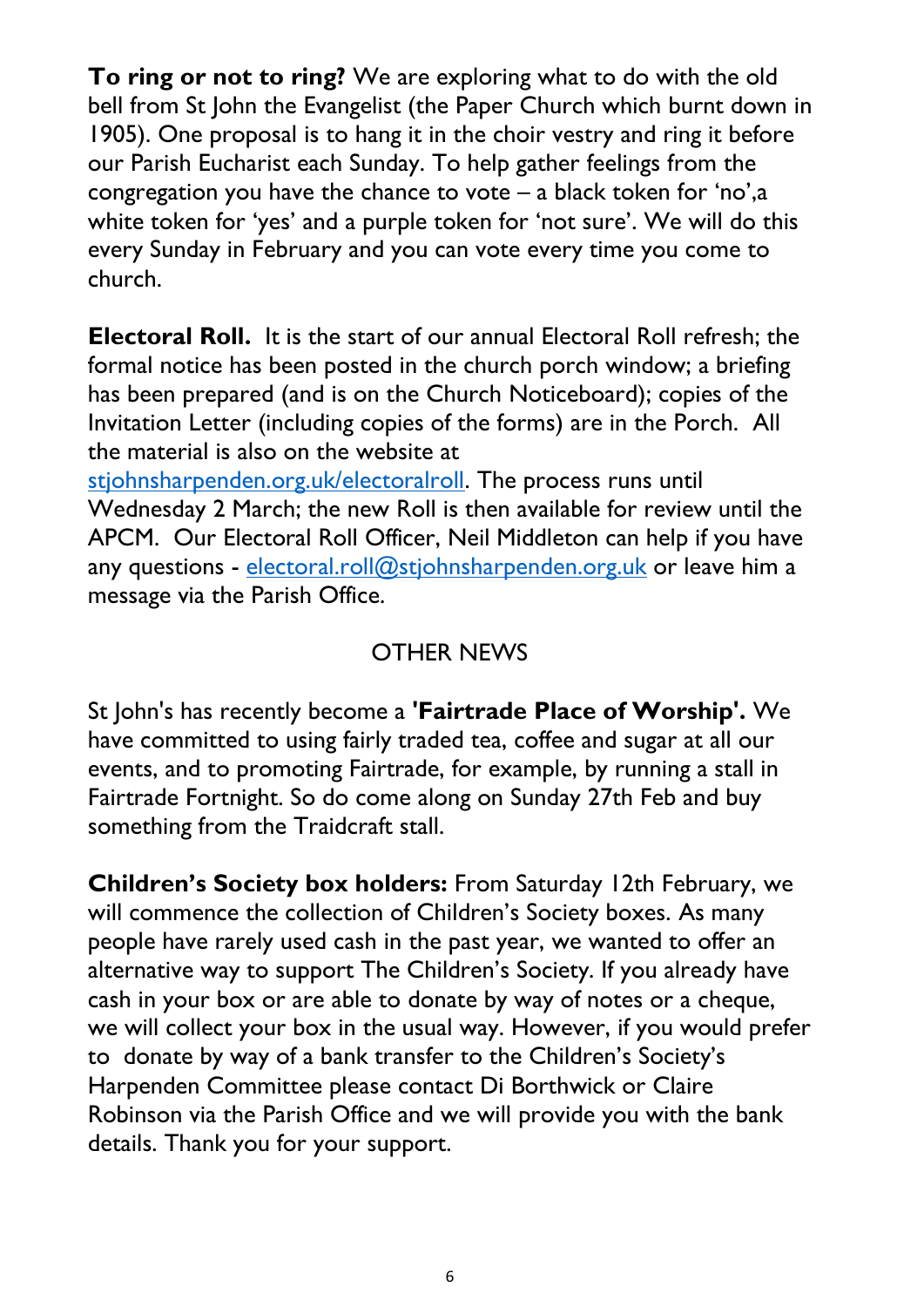## PARISH DIARY

| Tuesday   | 10.00am<br>Midday | Little Acorns in the Church Hall<br>Parish Communication Group meeting       |
|-----------|-------------------|------------------------------------------------------------------------------|
| Wednesday | 10.30am           | Holy Eucharist with Impostion of Ashes.                                      |
|           | 8.00pm            | Holy Eucharist with Impostion of Ashes                                       |
| Thursday  | $2.00$ pm         | Mothers' Union meeting in Lady Chapel                                        |
| Friday    | 10.30am           | World Day of Prayer                                                          |
|           |                   | The United Reform Church, Vaughan Road                                       |
|           | Midday            | <b>Funeral in Church for lan Ross</b>                                        |
|           | 7.45pm            | World Day of Prayer Zoom Service                                             |
|           |                   | (for details, please contact Parish Office).                                 |
| Saturday  | 10.00am           | Lent: Spirituality through our bodies<br>Litter Pick, meet outside St John's |
|           |                   |                                                                              |

# N E X T S U N D A Y

8am Holy Communion and 9.30am First Sunday of Lent Readings: NT: Romans 10.8b-12 Gospel: Luke 4.1-13

**Weekday Morning and Evening Prayer (in the Lady Chapel)** Morning Prayer: 9.30 am, Monday to Thursday Evening Prayer: 5pm Monday to Thursday Wednesday Eucharist, 10.30am in the Lady Chapel

#### **Sign up to our Newsletter:**

We also send out a weekly newsletter. If you would like to receive it, please get in touch:

<https://stjohnsharpenden.org.uk/about-us/newsletter/>

For arrangement of baptisms, weddings & funerals contact the Parish Office or talk to the vicar after the service



St John's Church, 5 St John's Road, Harpenden, Herts AL5 1DJ Parish office 01582 712 776